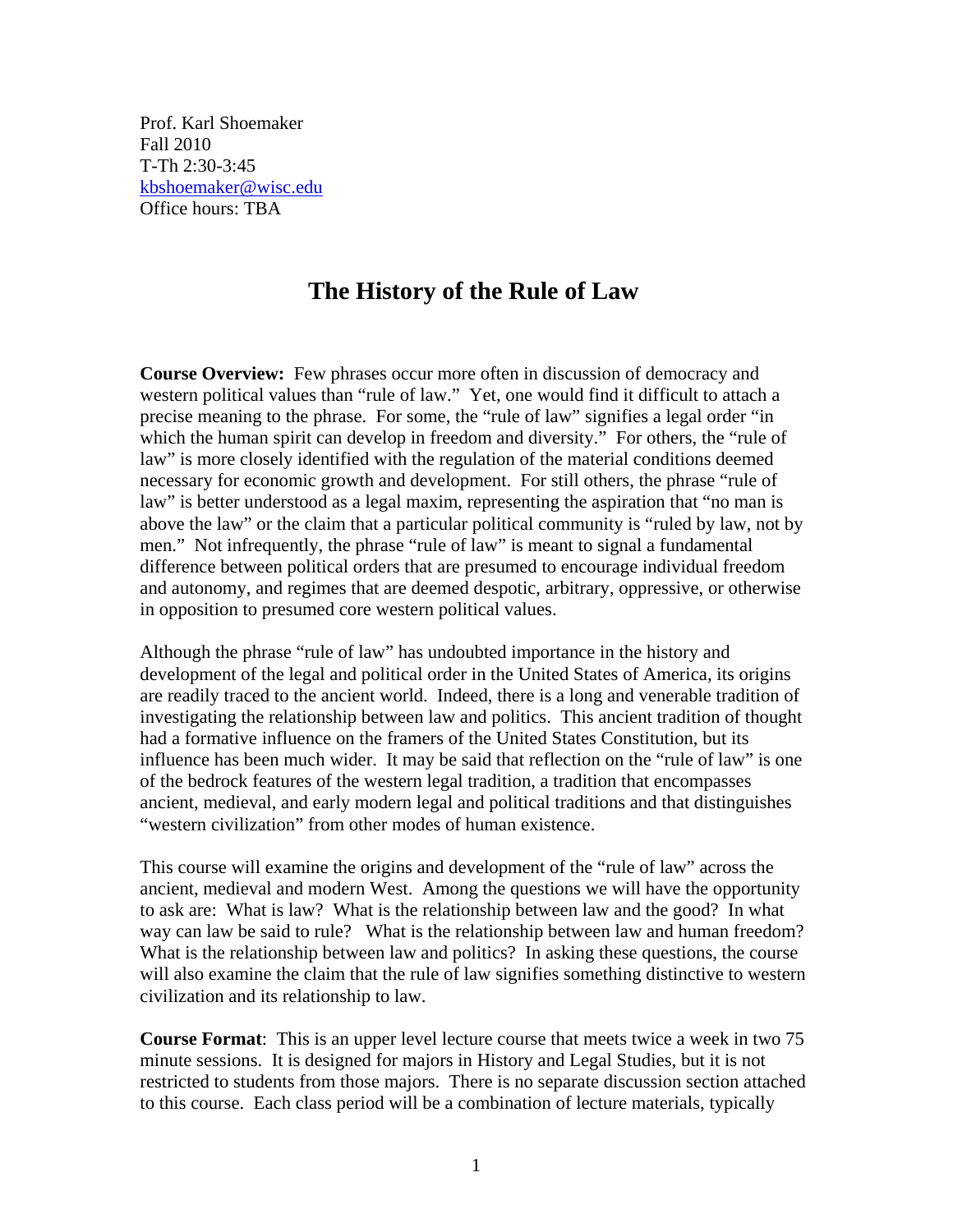related to some pre-assigned readings, and more open-ended discussions of themes addressed in lecture or readings.

**Course Examinations:** The course will have a midterm exam and a final exam. The midterm will be October  $26^{\text{rd}}$ . The final will be given on December  $17^{\text{th}}$  from 2:45-4:45. Each exam will account for 40% of your grade, with the remaining 20% determined by attendance and participation in class.

Attendence: It is not possible to pass this course of you have more than 5 absences.

## **Texts**:

1) Brian Tamanaha, *On the Rule of Law: History, Politics, Theory* (Cambridge University Press, 2004). Available in the University Bookstore.

2) Roger Berkowitz, The Gift of Science: Leibniz and the Modern Legal Tradition (Fordham University Press, 2010)

3) Plato, *Crito* (available online at http://classics.mit.edu/Plato/crito.html)

## **Week 1**

Introduction to the course

Readings:

Tamanaha, *On the Rule of Law*, pp. 7-14 Plato, *Crito* (available electronically)

# **Week 2**

Medieval accounts of the rule of law and the good for man

Reading:

Tamanaha, pp. 15-31.

# **Week 3**

Kingship and Law in the Middle Ages

Reading: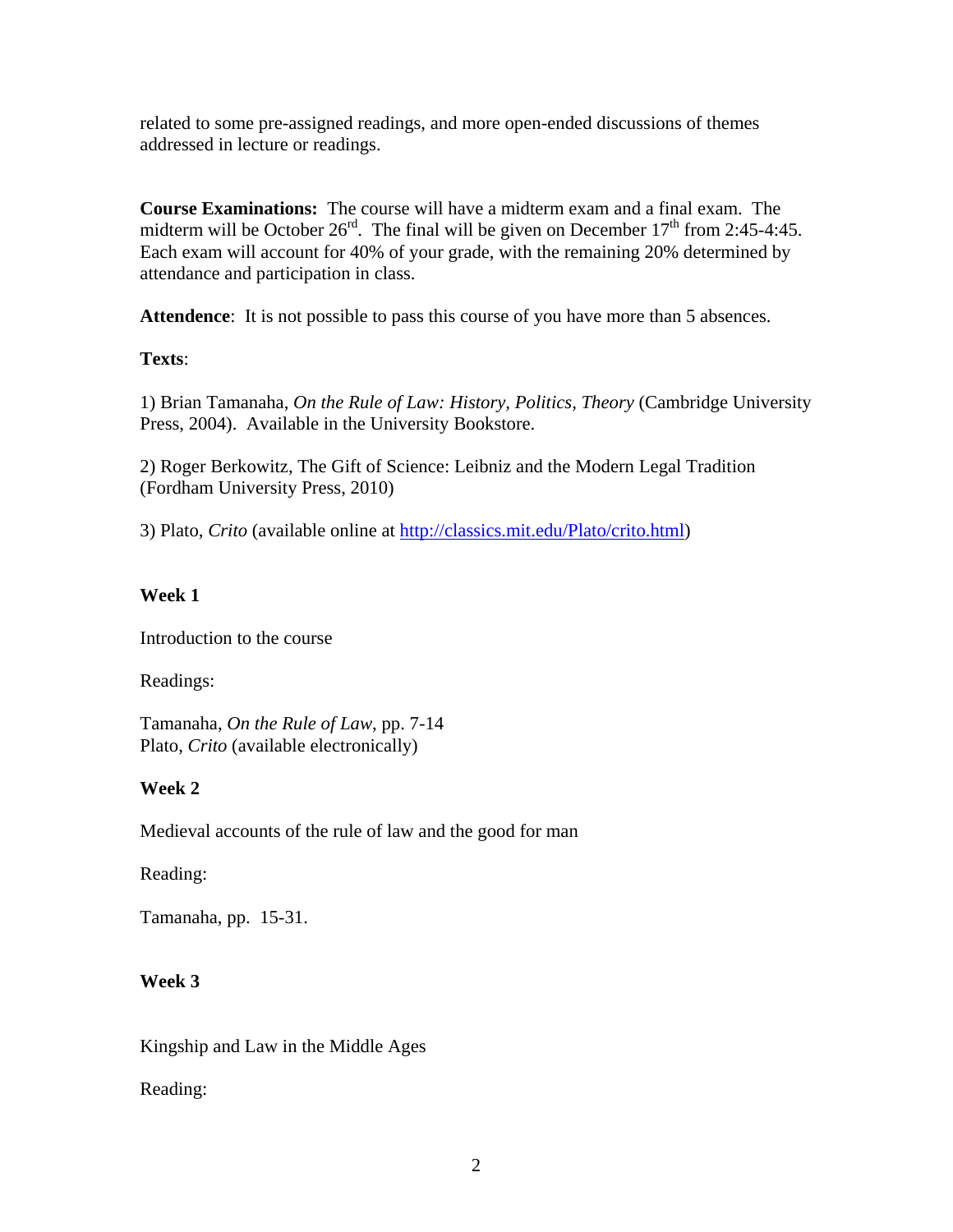Bracton, *De laudibus* pp. 19-39 (available electronically)

#### **Week 4**

God's justice, the devil's justice and salvation in medieval Christendom

Reading:

Anonymous, *Processus Sathanae* (distributed electronically)

#### **Week 5**

Can the Sovereign do wrong?

Thomas Hobbes (reading to be distributed electronically)

#### **Week 6-7**

Leibniz and the project of codification

Reading:

Roger Berkowitz, *The Gift of Science: Leibniz and the Modern Legal Tradition* (Harvard, 2005; Fordham, 2010), pp. 1-70

\*\*\*\*\*\*

## **Mid-term Exam – October 26th**

\*\*\*\*\*\*

## **Week 8**

Legality and Security

Reading: Berkowitz, pp. 71-101

#### **Weeks 9-10**

Positive Law and Justice

Reading: Berkowitz, pp. 103-167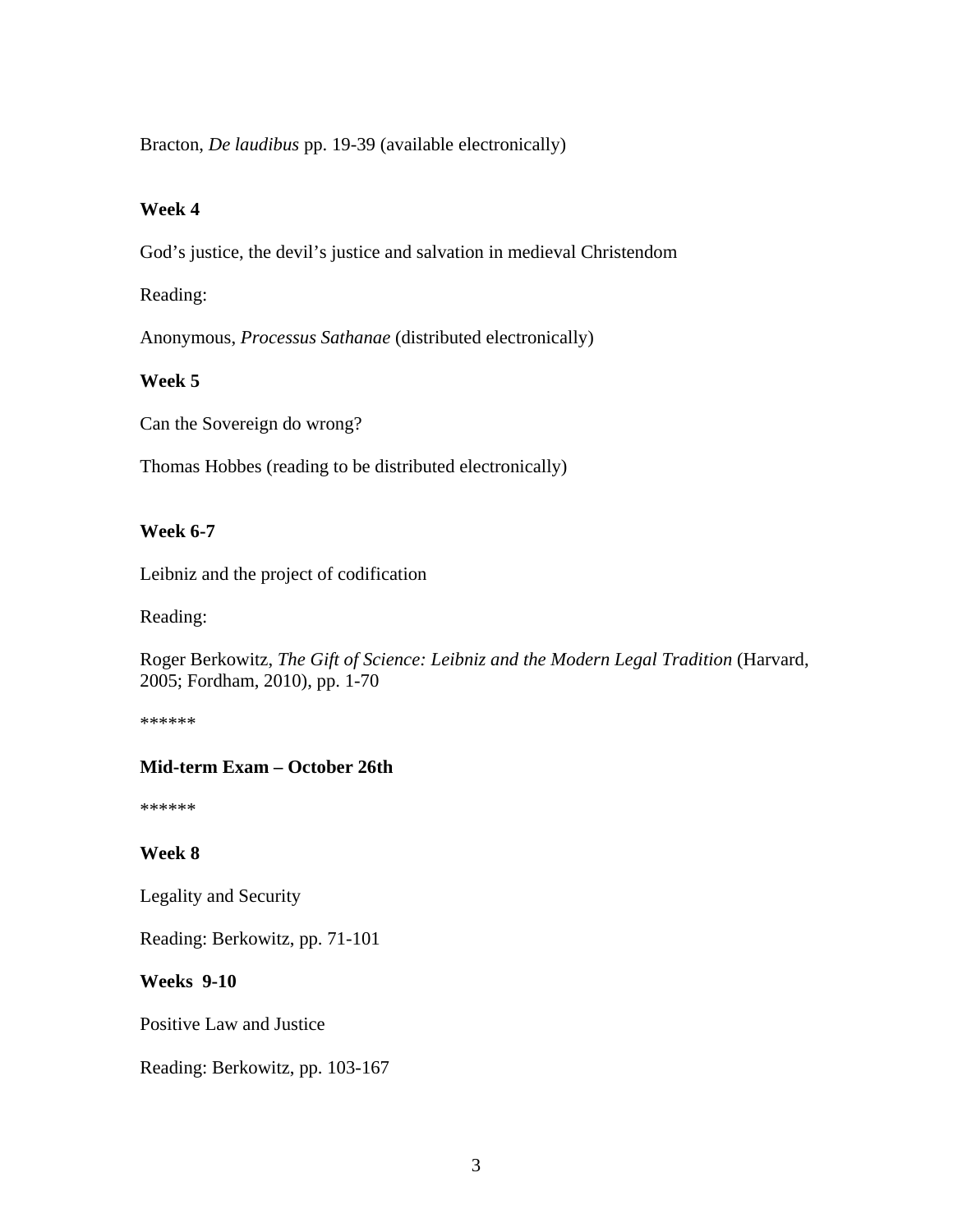#### **Week 11**

Locke, Montesquieu, and the Framers of the United States Constitution

Readings:

Tamanaha, *The Rule of Law*, chapter 4.

## **Week 12**

Lamenting the decline of the rule of law

Reading:

Tamanaha, *The Rule of Law*, chapter 5

E. Barker, "The 'Rule of Law,'" 1914 Political Quarterly 116. H.W. Arndt, "The Origins of Dicey's Concept of the 'Rule of Law'" 31 *Australian Law Journal* 117 (1957) (in Course Reader).

## **Week 13**

A Revival

Readings:

Tamanaha, *The Rule of Law*, chapter 10 Joseph Raz, "The Rule of Law and It's Virtue", 93 *The Law Quarterly Review* (1977) (in Course Reader)

## **Week 14**

Examples at the level of constitutional law

Readings:

*Lochner v. New York*, 198 US 45 (1905) *Brown v. Board of Education*, 347 US 483 (1954)

#### **Week 15**

Judgment and the Rule of Law